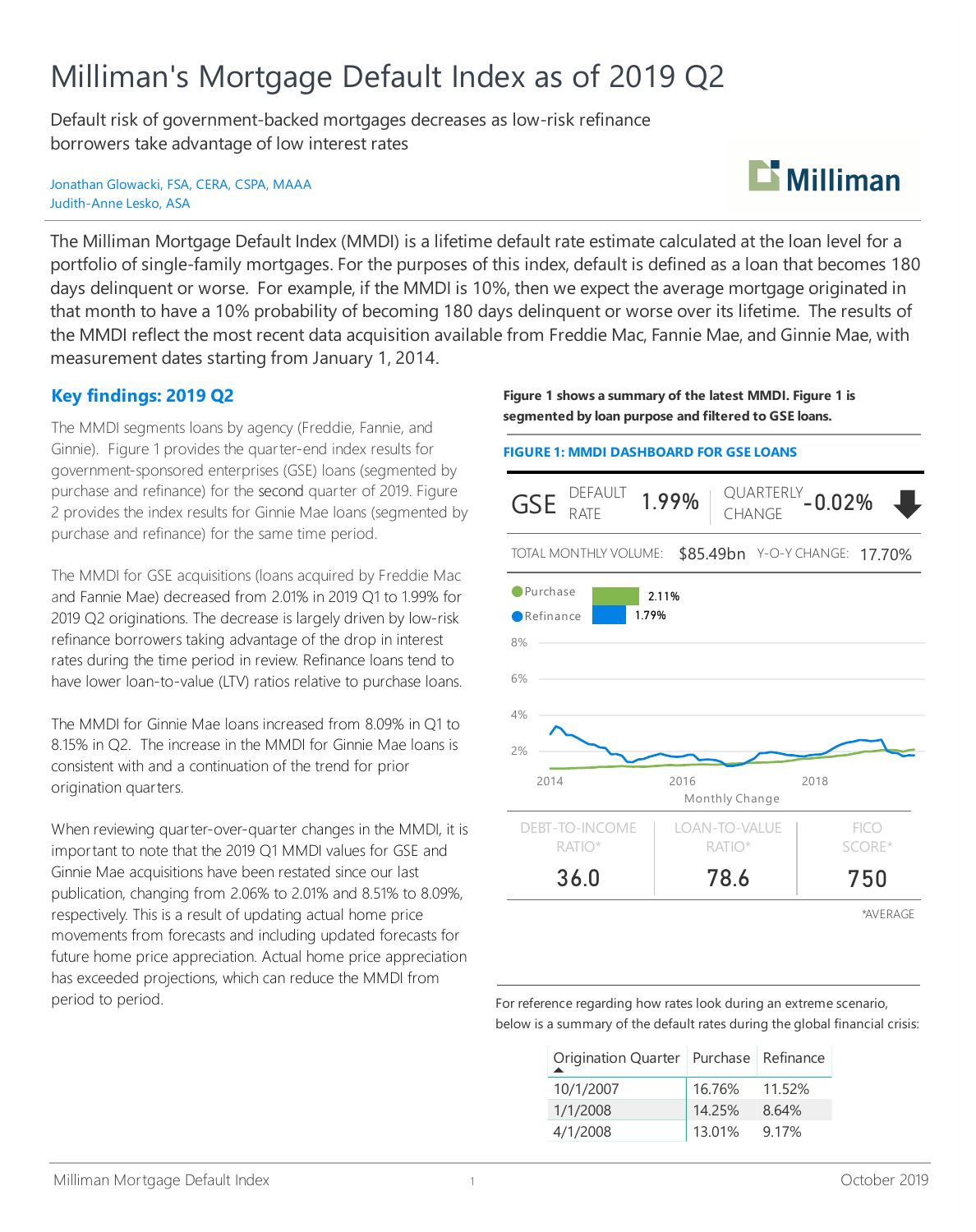**Figure 2 shows a summary of the latest MMDI. Figure 2 is segmented by loan purpose and filtered to Ginnie loans.**

#### **FIGURE 2: MMDI DASHBOARD FOR GINNIE LOANS**



\*AVERAGE

# **Agency differences**

Freddie and Fannie acquisitions experienced a decreased risk profile over the prior three months. Most of the decrease is attributable to higher borrower credit quality as a function of an increased refinance market (which tends to have lower LTVs).

The credit risk of loans guaranteed by Ginnie Mae have experienced an increase in their default risk, which is consistent with the overall increasing trend that has occured since 2014.

Note that the results above do include upward pressure as a result of economic risk for all investors (Freddie, Fannie, and Ginnie). Our models estimate a slowdown in home price growth relative to prior years, which puts upward pressure on mortgage default risk. If actual home price growth exceeds these projections, the MMDI will adjust accordingly in future publications.

## **Components of default risk**

The components of the MMDI that inform default risk are borrower risk, underwriting risk, and economic risk. Borrower risk measures the risk of the loan defaulting due to borrower credit quality, initial equity position, and debt-to-income ratio. Underwriting risk measures the risk of the loan defaulting due to mortgage product features such as amortization type, occupancy status, and others. Economic risk measures the risk of the loan defaulting due to historical and forecasted economic conditions.

### **Borrower risk results: 2019 Q2**

Borrower risk has decreased across all investors and loan types over the last few months. With the decline in interest rates, rate/term refinance originations increased significantly. As borrowers refinance, they tend to do so at lower LTV ratios (with a cash-out refinance now being capped at 80% across all agencies), which reduces the credit risk of the underlying mortgages.

### **Underwriting risk results: 2019 Q2**

Underwriting risk represents additional risk adjustments for property and loan characteristics such as occupancy status, amortization type, documentation types, loan term, and others. Underwriting risk after the global financial crisis remains low and is negative for purchase mortgages, which was generally full documentation, fully amortizing loans. Over the past three months, we have seen an increase in the percent of refinance loans that are rate/term, which have a lower risk profile relative to cash-out refinance mortgages.

### **Economic risk results: 2019 Q2**

Economic risk is measured by looking at historic and forecasted home prices. Actual home price appreciation has been robust from 2014 through 2019 Q1, which has resulted in embedded appreciation for older originations. This results in reduced credit risk for older cohorts. For more recent cohorts, we anticipate slower home price growth (or negative growth for some local geographies), which contributes to increases in economic risk for recent origination years.

For more detail on the MMDI components of risk, visit www.milliman.com/MMDI.